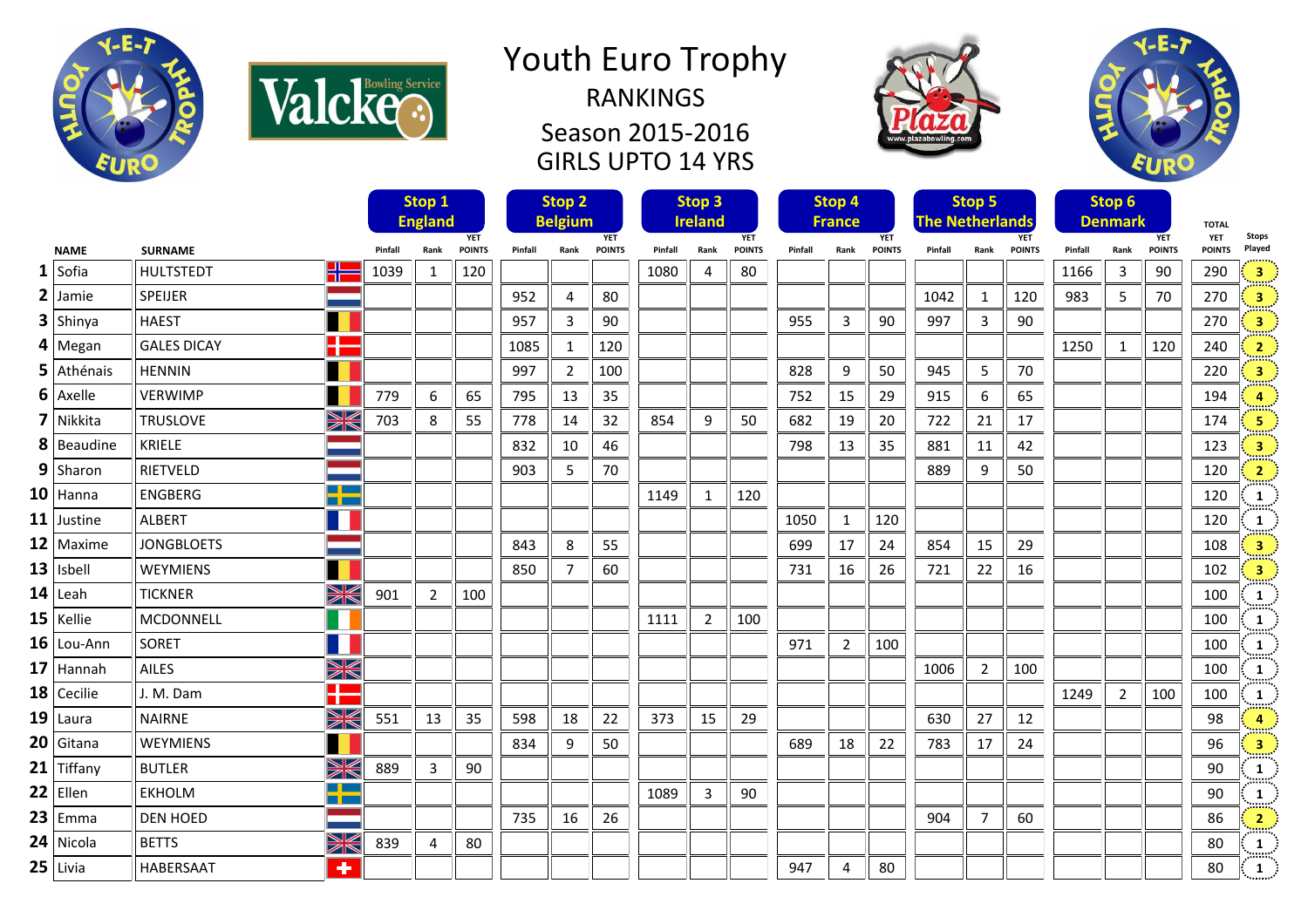| $26$ Bianca    | <b>BROMMER</b>         |                         |     |                |    |     |    |    |      |                |    |     |    |    | 957 | 4  | 80 |      |                |    | 80 | $\frac{1}{2}$                         |
|----------------|------------------------|-------------------------|-----|----------------|----|-----|----|----|------|----------------|----|-----|----|----|-----|----|----|------|----------------|----|----|---------------------------------------|
| $27$ Anna      | <b>OLIVIA DJURSING</b> | Œ                       |     |                |    |     |    |    |      |                |    |     |    |    |     |    |    | 1118 | 4              | 80 | 80 | $\frac{1}{2}$                         |
| $28$ Georgia   | <b>WOOD</b>            | XK                      | 826 | 5              | 70 |     |    |    |      |                |    |     |    |    |     |    |    |      |                |    | 70 | $\frac{1}{\sin \pi}$                  |
| $29$ Megan     | PHILIP                 | XK                      |     |                |    |     |    |    | 1052 | 5              | 70 |     |    |    |     |    |    |      |                |    | 70 | $\frac{1}{2}$                         |
| $30$   Manon   | GRANDSIRE              | ш                       |     |                |    |     |    |    |      |                |    | 939 | 5  | 70 |     |    |    |      |                |    | 70 | $\frac{1}{\sin \pi}$                  |
| $31$ Beejee    | WESTERDIJK             |                         |     |                |    | 862 | 6  | 65 |      |                |    |     |    |    |     |    |    |      |                |    | 65 | $\frac{1}{\sin \pi}$                  |
| $32$ Cara      | PLEASANCE              | X                       |     |                |    |     |    |    | 1025 | 6              | 65 |     |    |    |     |    |    |      |                |    | 65 | $\frac{1}{2}$                         |
| $33$ Annina    | <b>GERLA</b>           | $\overline{\textbf{r}}$ |     |                |    |     |    |    |      |                |    | 894 | 6  | 65 |     |    |    |      |                |    | 65 | $\frac{1}{\sin \pi}$                  |
| $34$ Julie     | Bendsen                | H                       |     |                |    |     |    |    |      |                |    |     |    |    |     |    |    | 952  | 6              | 65 | 65 | $\frac{1}{\sin \pi}$                  |
| $35$ Lizzy     | <b>FLAPPER</b>         |                         |     |                |    | 816 | 12 | 38 |      |                |    |     |    |    | 836 | 16 | 26 |      |                |    | 64 | $\frac{2}{\sinh^2}$                   |
| $36$ Amber     | <b>BUIJNSTERS</b>      |                         |     |                |    |     |    |    |      |                |    |     |    |    | 855 | 14 | 32 | 769  | 15             | 29 | 61 | $\frac{2}{\pi}$                       |
| $37$ Bethany   | <b>CLARK</b>           | XK                      | 760 | $\overline{7}$ | 60 |     |    |    |      |                |    |     |    |    |     |    |    |      |                |    | 60 | $\frac{1}{\cdots}$                    |
| $38$ Aoife     | LALOR                  | X                       |     |                |    |     |    |    | 981  | $\overline{7}$ | 60 |     |    |    |     |    |    |      |                |    | 60 | $\frac{1}{2}$                         |
| $39$ Myriel    | <b>MAURER</b>          | $\overline{\textbf{r}}$ |     |                |    |     |    |    |      |                |    | 893 | 7  | 60 |     |    |    |      |                |    | 60 | $\frac{1}{\text{max}}$                |
| $40$ Christine | <b>HAY SCHMIDT</b>     | H                       |     |                |    |     |    |    |      |                |    |     |    |    |     |    |    | 923  | $\overline{7}$ | 60 | 60 | $\frac{1}{\min}$                      |
| $41$ Millie    | <b>UPTON</b>           | XK                      |     |                |    | 820 | 11 | 42 |      |                |    |     |    |    | 704 | 25 | 13 |      |                |    | 55 | $\frac{2}{\pi}$                       |
| $42$ Aimee     | WHISTLER               |                         |     |                |    |     |    |    | 927  | 8              | 55 |     |    |    |     |    |    |      |                |    | 55 | $\frac{1}{\text{max}}$                |
| $43$ Maïwenn   | LE BRIS                |                         |     |                |    |     |    |    |      |                |    | 829 | 8  | 55 |     |    |    |      |                |    | 55 | $\frac{1}{\cdots}$                    |
| $44$ Nathalie  | <b>DE RUITER</b>       |                         |     |                |    |     |    |    |      |                |    |     |    |    | 904 | 8  | 55 |      |                |    | 55 | $\frac{1}{2}$                         |
| $45$ Camilla   | <b>CECILIE TRANUM</b>  | ╊                       |     |                |    |     |    |    |      |                |    |     |    |    |     |    |    | 914  | 8              | 55 | 55 | $\frac{1}{\text{max}}$                |
| $46$   Amelia  | <b>FLETCHER</b>        | XK                      | 693 | 9              | 50 |     |    |    |      |                |    |     |    |    |     |    |    |      |                |    | 50 | $\frac{1}{2}$                         |
| $47$ Julie     | KÜHNE JOHANSEN         | H                       |     |                |    |     |    |    |      |                |    |     |    |    |     |    |    | 889  | 9              | 50 | 50 | $\frac{1}{2}$                         |
| $48$ Jessy     | <b>JONGBLOETS</b>      |                         |     |                |    | 760 | 15 | 29 |      |                |    |     |    |    | 739 | 20 | 18 |      |                |    | 47 | $\frac{2}{2}$                         |
| $49$ Hannah    | <b>MASTERSON</b>       | XK                      |     |                |    |     |    |    | 392  | 13             | 35 |     |    |    | 626 | 28 | 12 |      |                |    | 47 | $\frac{2}{2}$                         |
| $50$ Abi       | <b>JAGGER</b>          | X                       | 657 | 10             | 46 |     |    |    |      |                |    |     |    |    |     |    |    |      |                |    | 46 | $\frac{1}{2}$                         |
| $51$ Sky       | <b>BYRNE</b>           |                         |     |                |    |     |    |    | 755  | 10             | 46 |     |    |    |     |    |    |      |                |    | 46 | $\frac{1}{2}$                         |
| $52$ Chloé     | PEDEJOUAN              |                         |     |                |    |     |    |    |      |                |    | 828 | 10 | 46 |     |    |    |      |                |    | 46 |                                       |
| $53$ Chanel    | <b>KORSMAN</b>         |                         |     |                |    |     |    |    |      |                |    |     |    |    | 884 | 10 | 46 |      |                |    | 46 | $\begin{pmatrix} 1 \ 1 \end{pmatrix}$ |
| $54$ Helen     | SANDER PEDERSEN        | H                       |     |                |    |     |    |    |      |                |    |     |    |    |     |    |    | 864  | 10             | 46 | 46 | $\frac{1}{2}$                         |
| 55 Kylie       | <b>CLARK</b>           | X                       | 634 | 11             | 42 |     |    |    |      |                |    |     |    |    |     |    |    |      |                |    | 42 | $\frac{1}{2}$                         |
| $56$ Abby      | <b>MCKEEVER</b>        | XK                      |     |                |    |     |    |    | 634  | 11             | 42 |     |    |    |     |    |    |      |                |    | 42 | $\frac{1}{\sin \alpha}$               |
| $57$ Emma      | <b>FRIANT</b>          | 11                      |     |                |    |     |    |    |      |                |    | 824 | 11 | 42 |     |    |    |      |                |    | 42 | $\frac{1}{2}$                         |
| $58$ Louise    | G. NIELSEN             | H                       |     |                |    |     |    |    |      |                |    |     |    |    |     |    |    | 854  | 11             | 42 | 42 | $\frac{1}{2}$                         |
| $59$ Jessica   | WILLE                  | K                       | 597 | 12             | 38 |     |    |    |      |                |    |     |    |    |     |    |    |      |                |    | 38 | $\frac{1}{2}$                         |
| $60$ Ludivine  | <b>DONNIO</b>          |                         |     |                |    |     |    |    |      |                |    | 823 | 12 | 38 |     |    |    |      |                |    | 38 | $\vert\,$ $\vert$                     |